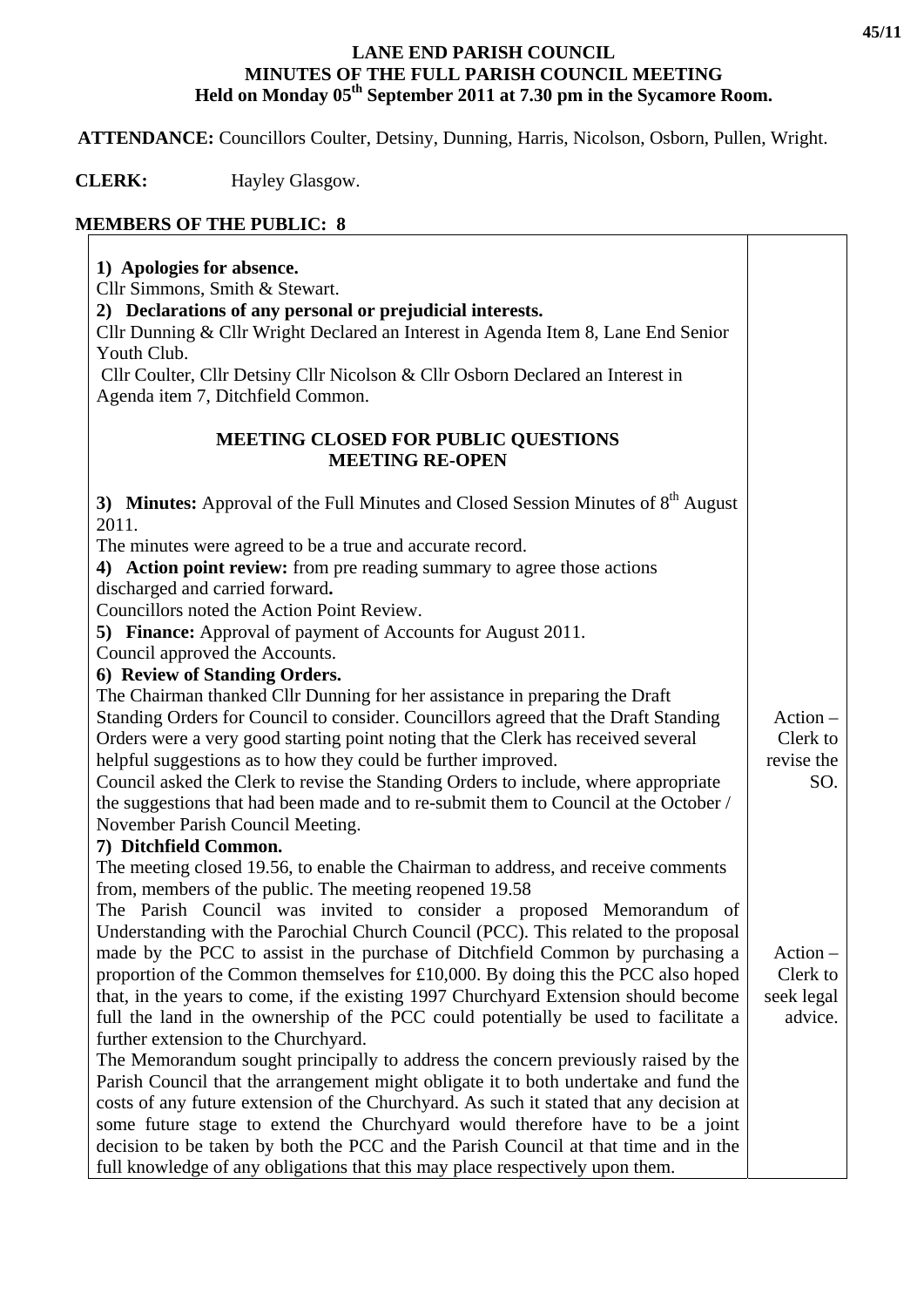| It was agreed that in principle the Memorandum appeared to address this specific          | 46/11                 |  |  |  |
|-------------------------------------------------------------------------------------------|-----------------------|--|--|--|
| concern but it was felt that Council should seek further advice confirming that the       |                       |  |  |  |
| signing of the Memorandum placed it under no obligation. In addition it was agreed        |                       |  |  |  |
| that providing the advice confirmed this position then the Council would also need to     |                       |  |  |  |
| seek clarification that this arrangement would not prejudice the Grant that has been      |                       |  |  |  |
| awarded by the Chilterns Conservation Board.                                              | $Action -$            |  |  |  |
| The meeting closed 20.04 to enable Councillors to address, and receive comments           | Clerk to<br>check the |  |  |  |
| from, members of the public. The meeting reopened 20.08                                   |                       |  |  |  |
| The Parish Council expressed their wish to thank the PCC for clarification of the         |                       |  |  |  |
| proposal it had put forward and requested the Clerk to check the PC's legal position      |                       |  |  |  |
| regarding the Memorandum and to report back at the October meeting.                       |                       |  |  |  |
| 8) Lane End Senior Youth Club.                                                            |                       |  |  |  |
| The PC has received a letter from Ian McEnnis asking the PC for assistance in hiring      |                       |  |  |  |
| a Youth Worker for the Senior Youth Club. The Lane End Senior Youth Club is not           |                       |  |  |  |
| itself able to act as an employer and they have therefore asked if the Parish Council     |                       |  |  |  |
| will act as the employer, but they will not require any additional funding beyond that    |                       |  |  |  |
| which has already been agreed.                                                            |                       |  |  |  |
| In principle the PC would like to help, however the PC would need to seek advice on       |                       |  |  |  |
| their legal position and what the obligations might be.                                   |                       |  |  |  |
| It was agreed that the Clerk should check the legal position of the PC                    |                       |  |  |  |
| 9) Clerk's report: including Correspondence and Reports received.                         |                       |  |  |  |
| The Clerk reported that it does not appear that the Parish Council has paid for the use   |                       |  |  |  |
| of water at Chalky Field Allotments. The PC has an obligation to pay for the water it     |                       |  |  |  |
| uses and it was agreed that the Clerk should clarify the position with Thames Water.      |                       |  |  |  |
| Councillors noted the Clerks Report.<br>10) Invitations to Meetings and Reports received. |                       |  |  |  |
| Cllr Coulter reported that a letter from a Parishioner had been received which was        |                       |  |  |  |
| addressed to all Councillors, a number of points were raised in the letter which refers   |                       |  |  |  |
| to correspondence regarding Ditchfield Common and the Easement at Pond Cottage.           |                       |  |  |  |
| All Councillors were provided with a copy of the letter.                                  |                       |  |  |  |
| It was agreed that the Clerk should reply to the letter on behalf of members of           |                       |  |  |  |
| Council and that the Clerk will continue to reply to any similar correspondence           |                       |  |  |  |
| received.                                                                                 |                       |  |  |  |
| 11) Matters raised by Councillors.                                                        |                       |  |  |  |
| Cllr Dunning noted the Clerk has worked overtime which has now accumulated into a         |                       |  |  |  |
| considerable number of excess hours. It was agreed that this will be discussed at the     |                       |  |  |  |
| October FPCM in Closed Session.                                                           |                       |  |  |  |
| Cllr Nicolson informed the PC that he has accepted a new job which may mean he            |                       |  |  |  |
| will be moving and if this is the case he will need to resign from the PC. The PC         | $Action -$            |  |  |  |
| congratulated Cllr Nicolson on his new role.                                              | Clerk to              |  |  |  |
| 12) Planning: To consider new applications and receive Wycombe District                   | contact               |  |  |  |
| <b>Council Decisions and Appeals</b>                                                      | <b>Thames</b>         |  |  |  |
| <b>New Applications</b>                                                                   | Water.                |  |  |  |
| 11/06851/REN – Linden Cottage, Moor Common, Lane End – Proposed extension                 |                       |  |  |  |
| of time limit to permission granted under planning reference 08/06617/FU for the          |                       |  |  |  |
| erection of single storey rear extension following demolition of existing extension $\&$  |                       |  |  |  |
| insertion of 2 solar tubes in front roof slope.                                           |                       |  |  |  |
| No objection.                                                                             |                       |  |  |  |
|                                                                                           |                       |  |  |  |
| $11/06887/FUL - 27$ Beech Avenue, Lane End – Householder application for                  |                       |  |  |  |
| erection of conservatory to side.                                                         |                       |  |  |  |
| No objection.                                                                             |                       |  |  |  |
| 11/06948/FUL – Stone House, High Street, Lane End – Change of use from $B1(a)$            |                       |  |  |  |
| offices to veterinary practice.                                                           |                       |  |  |  |